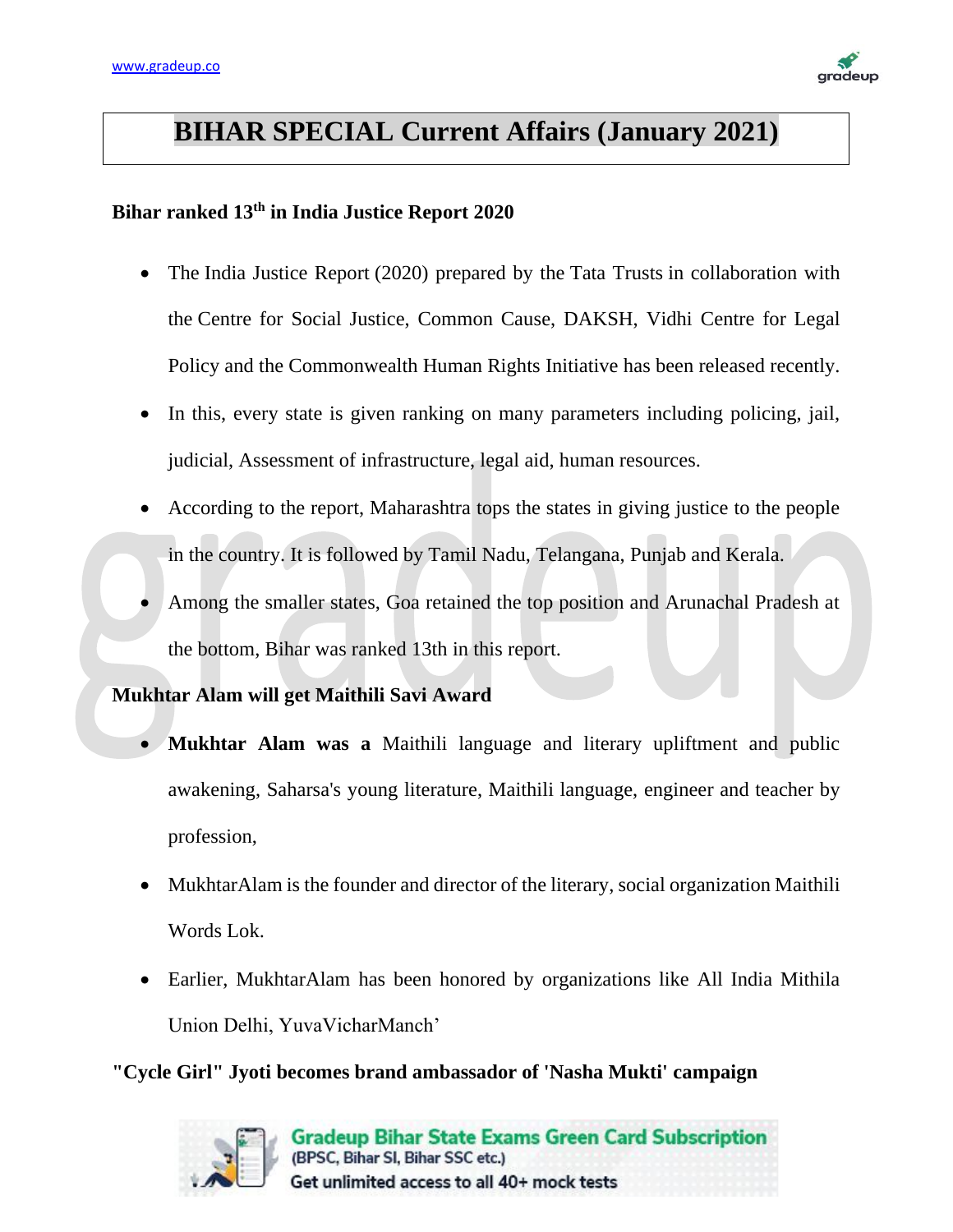

- Jyoti Kumari (Lockdown's **Cycle Girl***)* arrived at Darbhanga after riding her father from Gurugram in Haryana. covering a distance of 1200 km in seven days.
- To honor this bravery, the Social Welfare Department of the Government of Bihar has appointed Cycle Gi r l Jyoti as the brand ambassador for the de-addiction campaign.

### **Ram Vilas Paswan posthumously awarded Padma Bhushan**

- Former union minister Ram Vilas Paswan has been posthumously conferred with the Padma Bhushan award in the public affairs category.
- Founder of the Lok Janshakti Party, has been a Lok Sabha MP twice and a Rajya Sabha MP twice in his 32-year political career. He contested 11 times, winning 9 times.
- Ram Vilas Paswan, born in Khagaria, Bihar, Minister of Consumer Affairs in the Modi government.

### **Organic garden to be built over 150 acres in Araria**

• An organic garden center will be built on about 150 acres of land in Raniganj and tree garden in Araria.

### **Dr. Rajiv Ranjan, a graduate from Patna University, became the Chief Secretary of**

### **Tamil Nadu**

• He made the Chief Secretary of Tamil Nadu before he was in Delhi on central deputation.

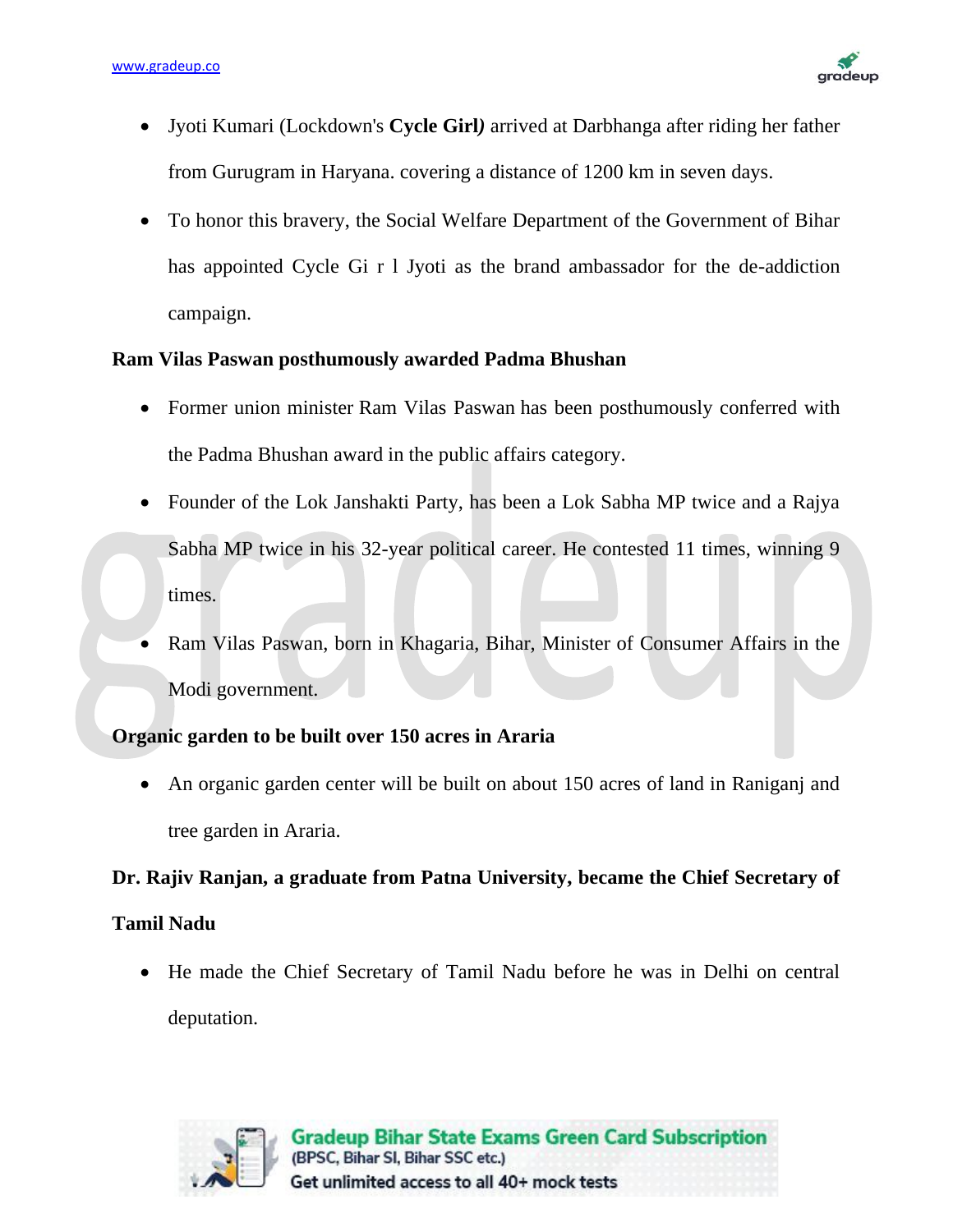

• Dr. Rajiv Ranjan is a 1985 batch of the Indian Administrative Service He hails from Gangapur village in Samastipur district of Bihar.

### **Modern look will be given to Bihar Smart City with 3D painting**

• It will be launched from Patna Smart City. Patna Smart City has planned to do 3D painting on all government buildings so that it will become a center of attraction among the visitors and a smart image of Patna is revealed

### **NITI Aayog's Innovation Index includes Bihar among the worst states**

- Karnataka, Maharashtra, Tamil Nadu, Telangana and Kerala were ranked in the top five states in the second Innovation Index released by NITI Aayog.
- Jharkhand, Chhattisgarh and Bihar ranked at the bottom of the index.
- The purpose of this index is to find out the strengths and weaknesses of the states in the field of innovation and motivate them to strengthen in this direction.

### **Padma Award from Bihar**

- **Shri Ramachandra Manjhi** has been awarded Padma Shri for his contribution to the art culture of Bihar.
- **Ms. Dulari Devi** has been awarded Padma Shri in the field of art.
- **Ms. Mridula Sinha (Posthumous),** named for Padma Shri in the field of Art and literature.
- **Dr. Dilip Kumar Singh** has been awarded Padma Shri for his contribution in the field of medicine.